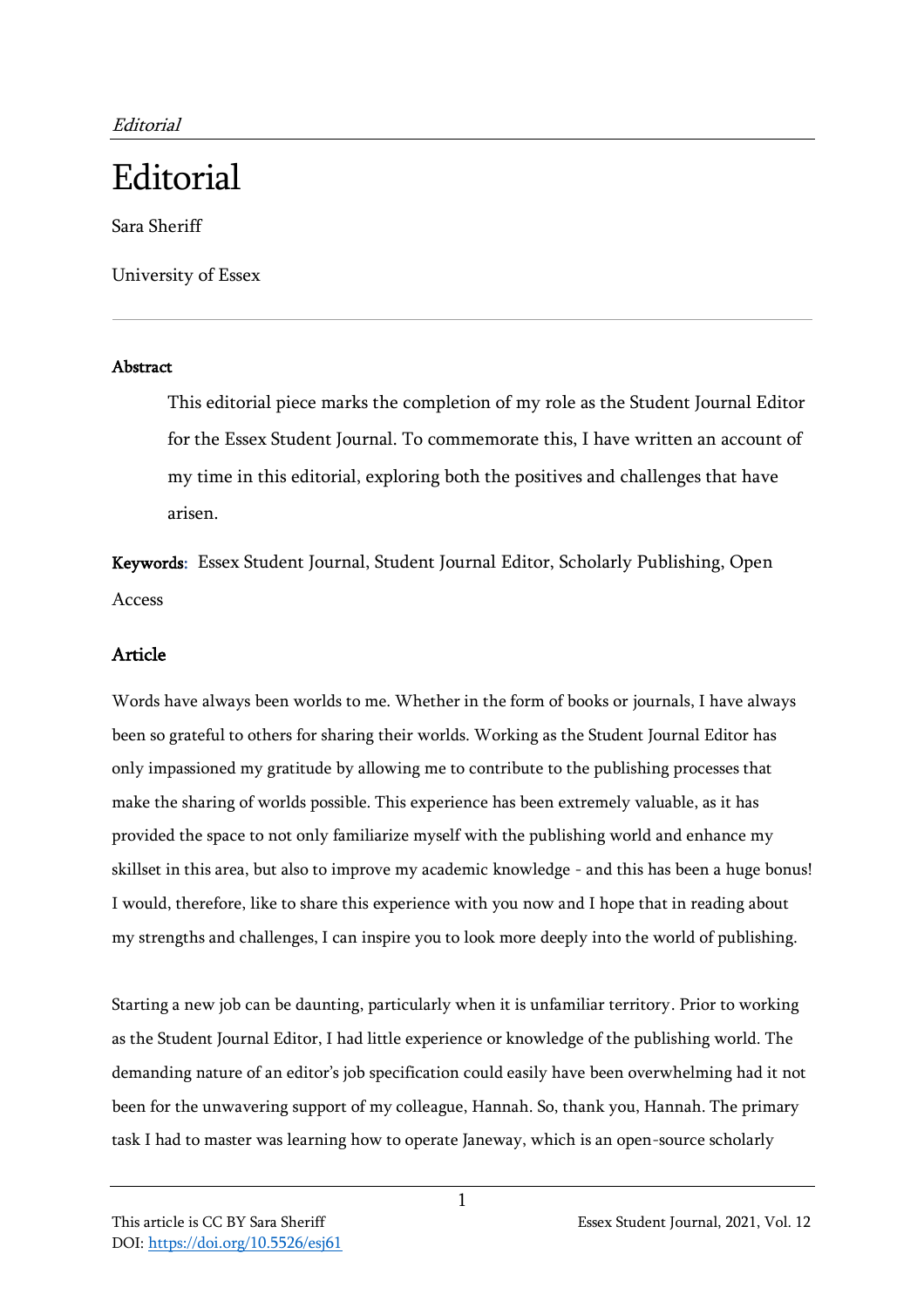publishing platform. Using a test paper, Hannah guided me through the publishing process on the platform, starting at the submission of a paper, through to the review process, and all the way to publication. This meant getting acquainted with a whole series of procedures over and above simply reading the submission, a carefully designed set of steps to ensure the quality of each publication. Thanks to Hannah's key instructions, I learned to navigate this system of inflows and outputs and soon got the hang of facilitating a steady stream of journal articles.

Upon reflection, a positive lasting feeling of the experience is that the number of submissions the Essex Student Journal had was very proportionate to my role as the journal editor. The role was a fantastic stepping-stone into editorial work, without the pressures that a journal with a notable number of submissions would engender. The submissions that I did have the fortune of reading were all outstanding, and one submission, in particular, was a very joyous read. In her essay, "Damascus: Layers of Civilizations", Wafaa Alfares gives an account of the religious and architectural changes within Damascus, the capital city of Syria. The essay contrasts with the critical and analytical nature of the other submissions, and I was deeply fascinated with the mythical reading of Damascus that Wafaa presents. Unfortunately, I have not yet been able to see Wafaa's essay published as it is still in the review stage; however, I am really looking forward to seeing it, as well as the other papers that are still in the review stage, published!

Having the opportunity to read so many fantastic submissions was unquestionably the highlight of my entire experience, particularly as it meant that I also had the chance to liaise with the authors and peer reviewers. This latter provided a human dimension to working as an editor, as I was able to work closely with the students and in so doing, this made the publishing process collaborative. One other notable positive part of my role was managing the social media presence for the journal. Not only was it wonderful to connect with fellow authors and peer reviewers via social media, but arguably more importantly, Hannah and I were avid users of GIFs! Vigorously searching for the perfect GIF is definitely something I will miss.

Whilst reading all the submissions was a delightful aspect of the role, there were also challenges that came with it. The Essex Student Journal is a multi-disciplinary journal; therefore, the most prominent challenge was getting to grips with the many unfamiliar subject areas. Personally,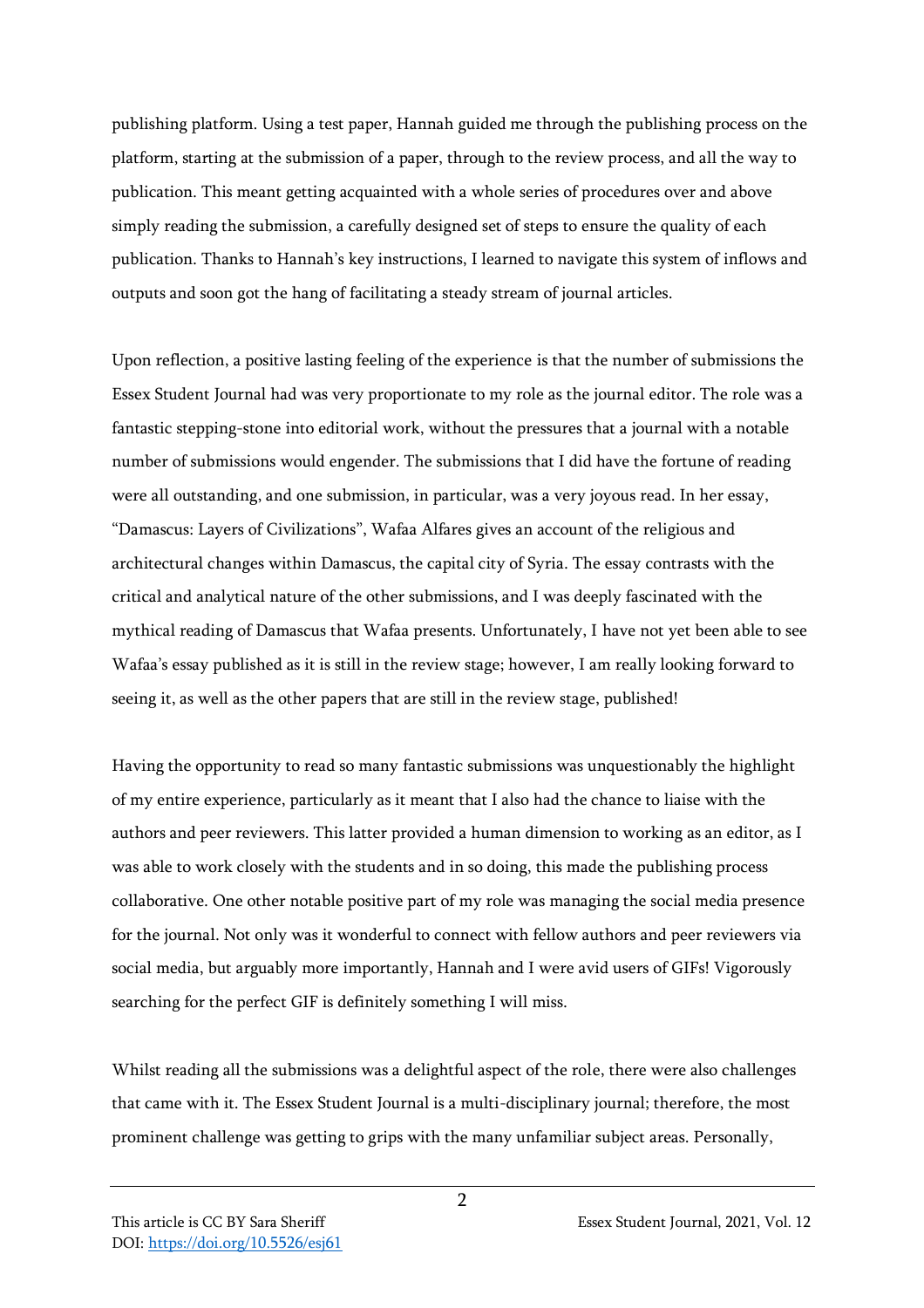reading anything economics-related is like learning a new language for me! These papers in particular required more time and attention to ensure that they were suitable for the journal. Assessing the suitability of a submission was a challenge in itself, as both objective and subjective evaluation that corresponded with the journal's submission guidelines was required. The type of questions that I would consider include: is the paper suited to the journal's style and content? Would the paper appeal to the broad readership of the journal? Does the submission sufficiently meet the criteria of the type of paper that it is (specifically, an essay, a case study, or a research paper)? These can be challenging questions to answer, as they require both objectivity and rigour, as well as subjective judgement calls. However, these questions became easier to assess as over time I formed internal guidelines that were based on increasing experience with the publishing process.

During the initial screening process, one of two possibilities occurred: the paper was either rejected straight away, or it was moved onto the peer-review stage. If the former occurred, a further challenge of communicating the reasons for this decision with the author arose; I had to ensure that it was done in a way that made it clear that the rejection was not an indication of the author's own abilities, but rather an indication of the style of the Essex Student Journal. A similar challenge arose if the paper went through to the review stage; I had to act as a mediator between the author and the reviewer to ensure that the feedback of the review was fair and considerate. On the odd occasion that I disagreed with certain parts of a review, or with the reviewer's recommendations, it would be due to a clash between the experiences of the reviewer, a PhD student, and the author, an undergraduate student. I felt that in these specific circumstances, the reviewer often held disproportionally high expectations of the content of the paper. When communicating with the reviewer the disagreements that I had, it was important to be mindful about my delivery, as I did not want to cause the reviewer any offence. Through conversations that followed with reviewers in these situations, the true collaborative nature of the publishing process became clear as we worked together to ensure the paper met the high standards of the journal, whilst still reflecting the author's writing style.

Whilst there have been evident challenges present throughout my role, I have also learnt a lot about the publishing process. One pivotal area of learning has been the benefits of the open access

3